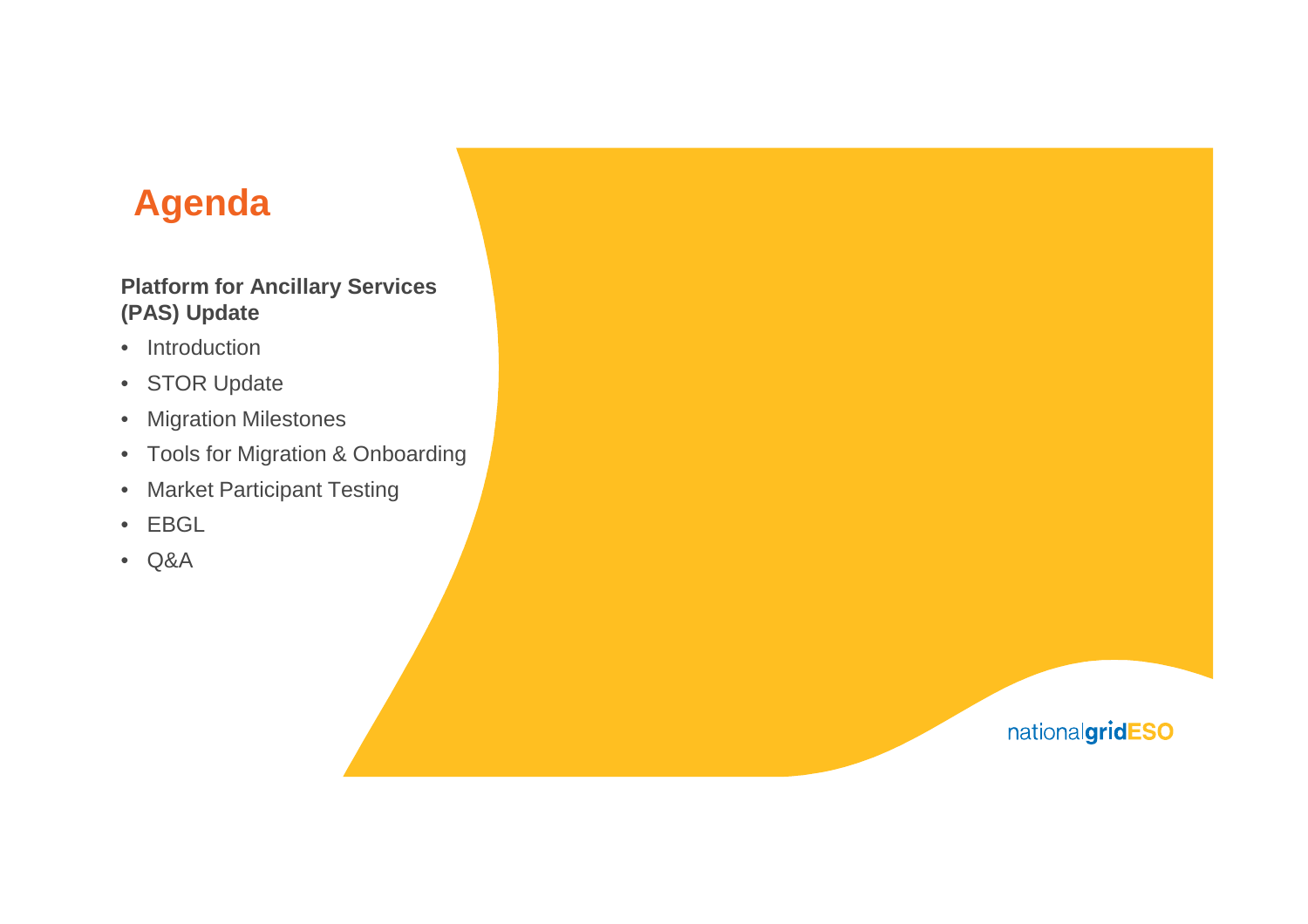

2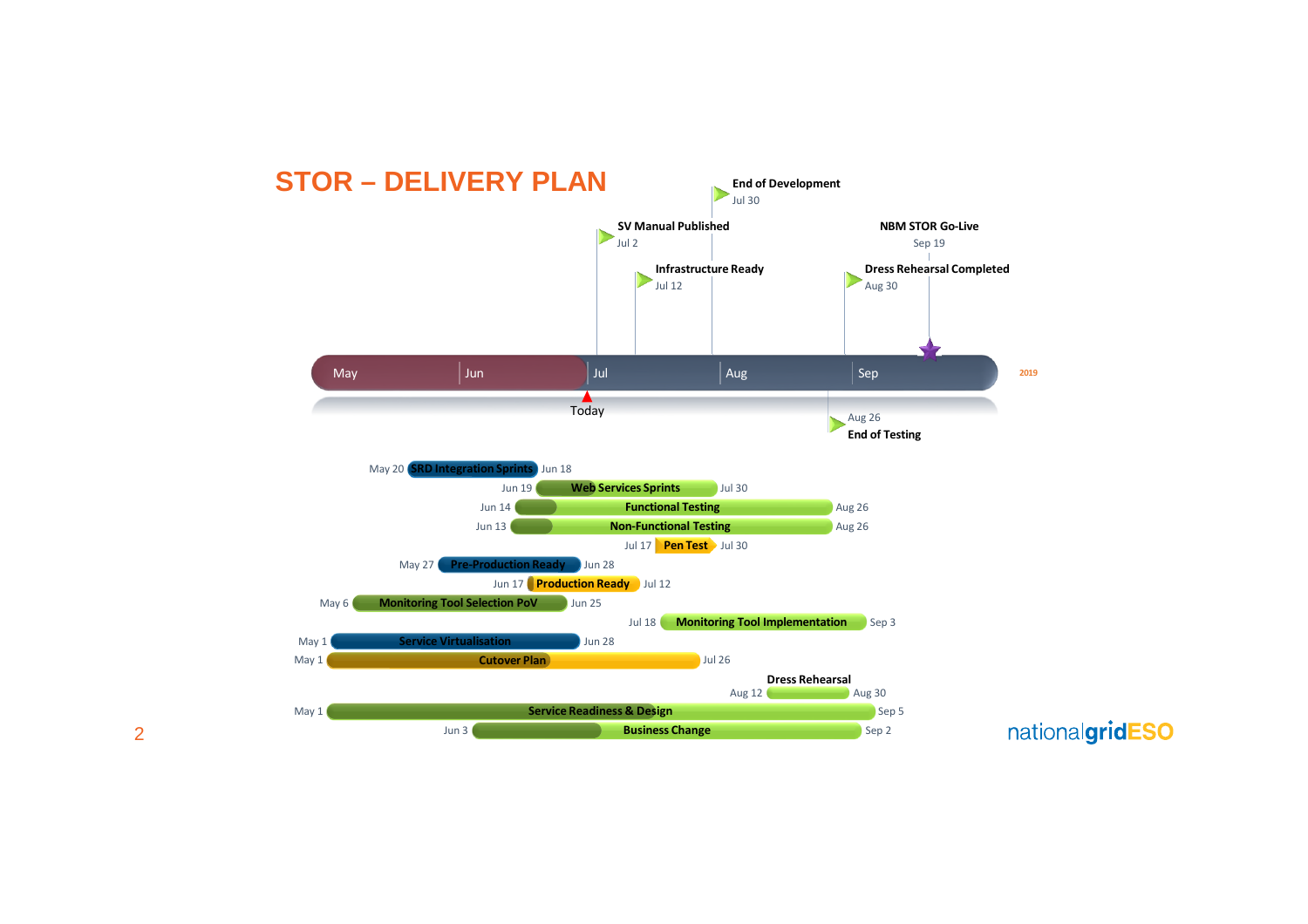### **SRD MIGRATION & ONBOARDING – MILESTONES**

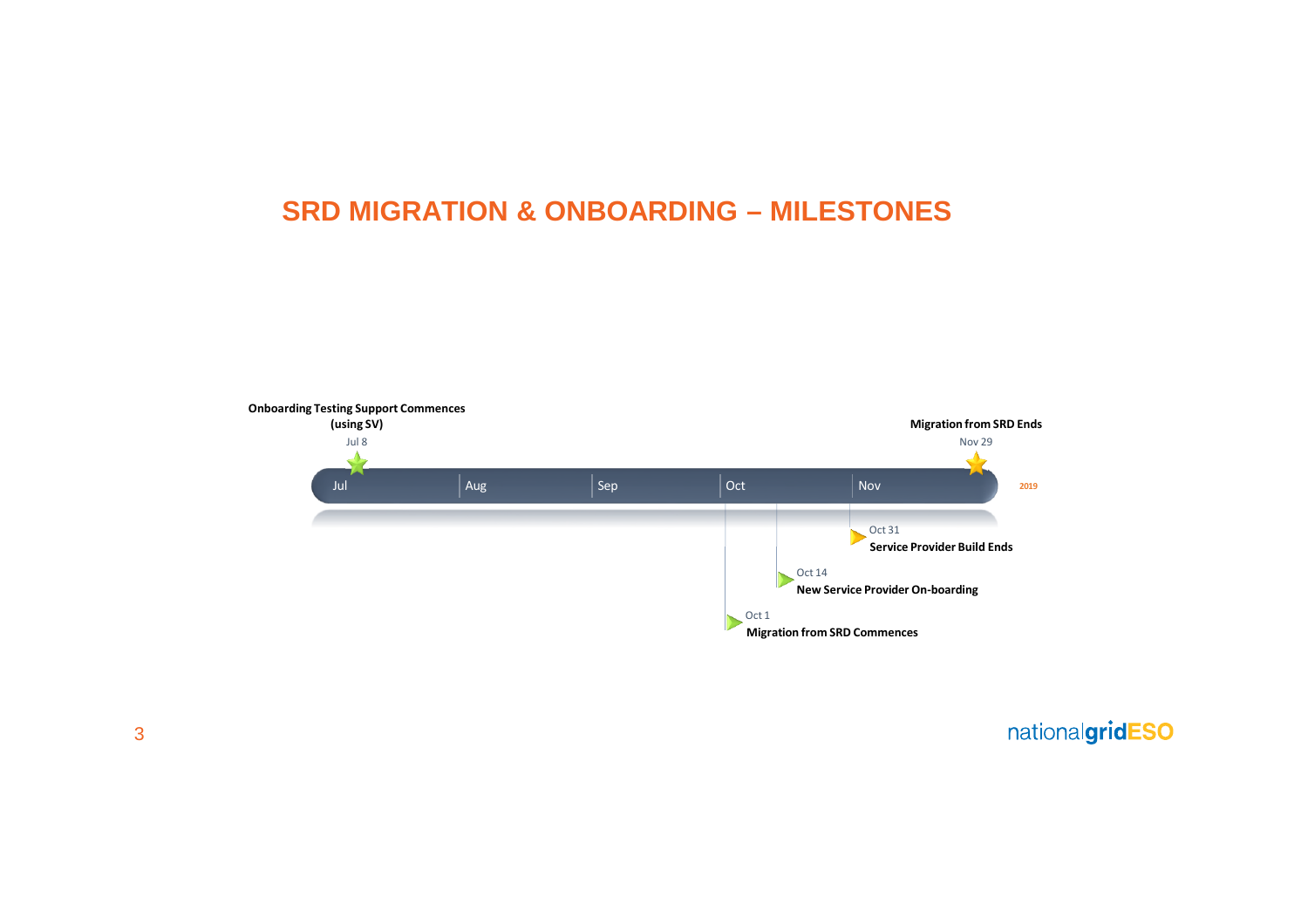## **Service Virtualisation – An Overview**

### **What is Service virtualisation?**

• Service Virtualization mimics or simulates behaviors of software components that are unavailable or difficult to access while testing.

#### **Why Service virtualisation?**

• Service Provider's need to wait till PAS has completed their development to test their system. This introduces risk to Service Provider's ability to be onboarded onto PAS especially if there are issues to be resolved at the Service Provider's end as part of Marker Participant Testing.

#### **Mocking (Stubbing) Vs Service Virtualisation**

- With Stubbing, developers must go through complicated act of creating new interfaces and writing code to emulate software systems. API virtualization on the other hand is much simpler to setup and does not require extensive code writing.
- API virtualization provides a much more realistic, full function simulated environment that's far more robust than simple mocking.

#### **Benefits of Service virtualisation**

- **Early Visibility** Service Provider's will be able to test their system during their development phase and as part of their formal testing without accessing PAS. The virtualized environment will be available 24x7 for the Service Provider.
- **Reduces Formal Testing duration** The PAS team will be able to review testing by the Service Provider and then reduce the extent of testing that it does with the Service Provider. This will help Service Provider's who have proven their system to be successful in the virtualized environment to be onboarded or migrated from SRD sooner than currently possible.
- **No additional set-up** The Service Provider will not need to do any further set up other than following simple instructions in the manual to be published. The manual will also contain the tests that have been set up in the virtualized environment.

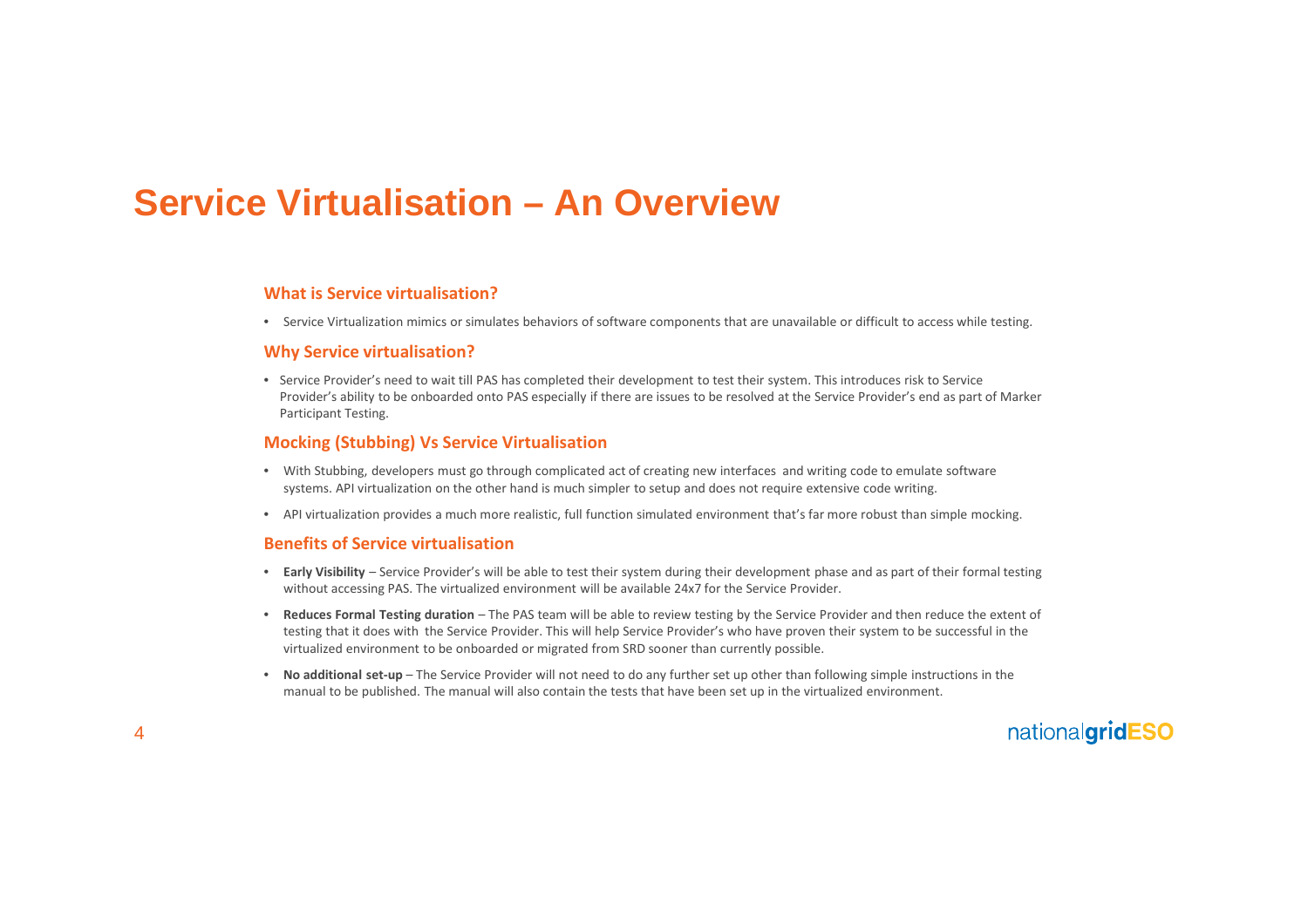## **STOR GUIDANCE DOCUMENT**

### **What is a Guidance Document**

• The Guidance document contains key STOR information that service providers need to be aware of when designing their systems and or processes e.g. Special Days

### **Why is a Guidance Document required**

• To help both ESO and Service Provider remain compliant with the terms of the contracts

### **When will this document be released**

• Mid-July 2019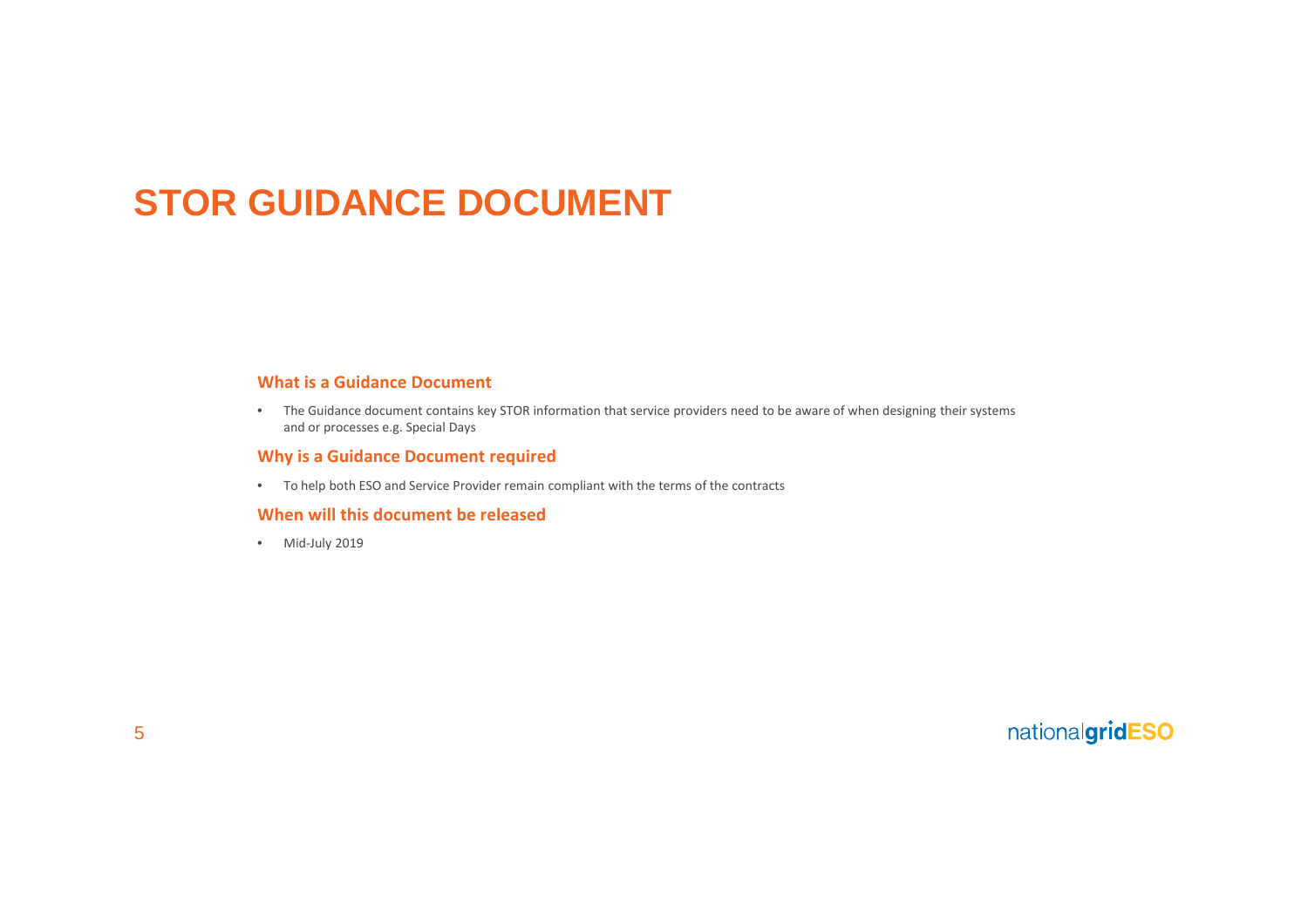### **MARKET PARTICIPANT TESTING**